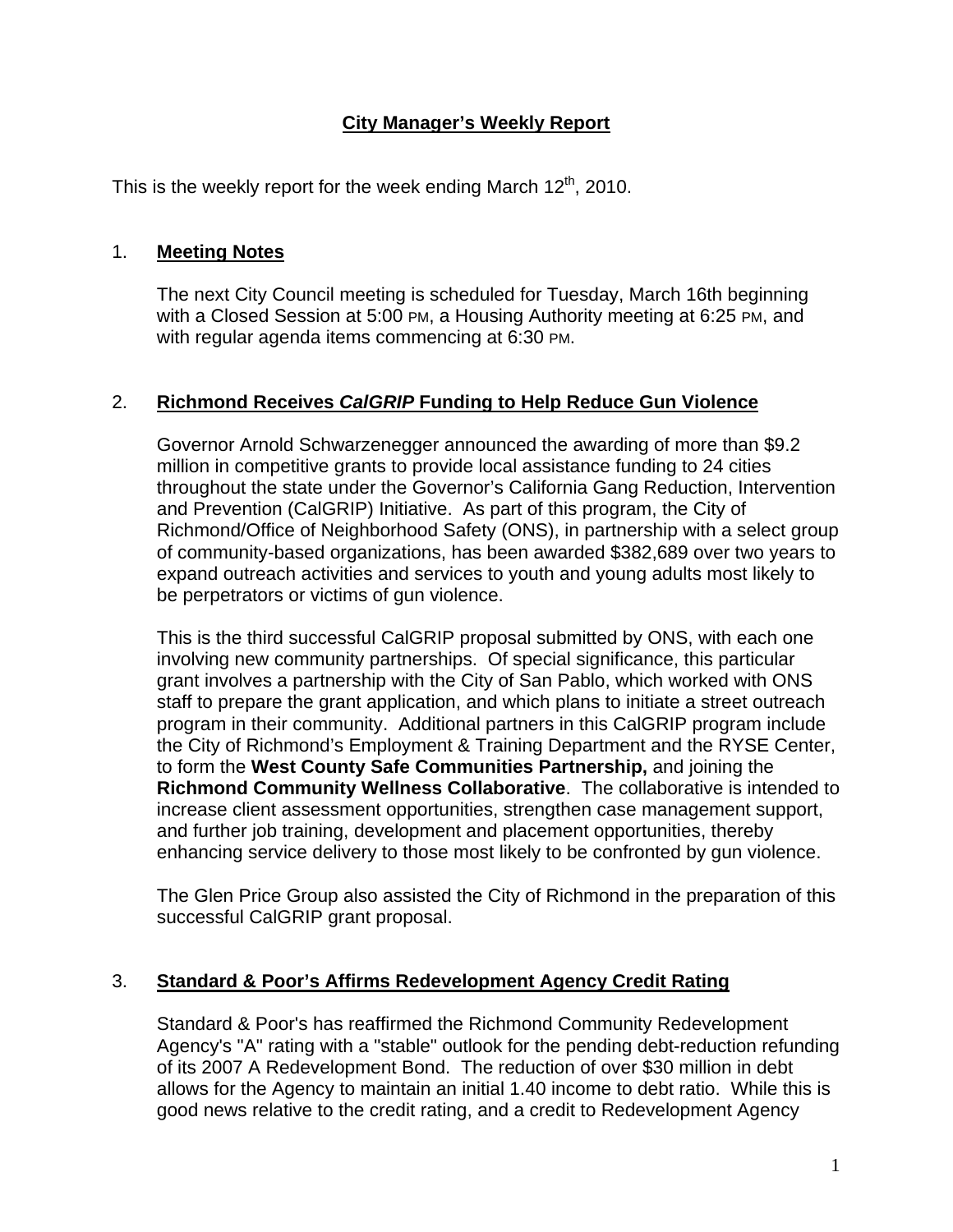staff, Finance Department staff, and the bond financing team, it should be noted that maintenance of this income to debt ratio, and this credit rating, could only be achieved through significant operating cost reductions by the Redevelopment Agency, and that \$30 million in project funds are no longer available for what had been a strong and successful redevelopment program. On the bright side, I believe that the past work by the Redevelopment Agency has laid the groundwork so that we can go back up from where we are today.

#### 4. **San Francisco Chronicle Article on City's Interest Rate Swaps**

A March 9th *San Francisco Chronicle* article made specific reference to interest rate swaps entered into by Richmond and other cities, including Los Angeles, New York and Oakland. The article, which is entitled "Hedges on bond interest costing cities big", contains factual inaccuracies and somewhat provocative phrasing that can be taken to erroneously imply that the City's decision to enter into the interest rate swaps was imprudent.

Most significantly, the article effectively concludes that the City's rationale for entering into swaps was the expectation that the variable-rate based receipts from the swap would be equal to the fixed-rate payment obligations; in plain English, the City "bet" on interest rates. In actuality, each of the City's swaps has been executed as part of an overall financing plan, with variable-rate bonds also being issued. The swaps were designed to provide receipts that offset the variable rate payments made on the bonds, leaving the City with only the fixed rate payment obligation on the swap; thereby providing a lower cost of borrowing than was attainable through traditional fixed rate bonds at the time. The \$6 million loss quoted in the Chronicle assumed the City was paying the difference between the fixed swap rate and its variable rate receipts, as if this were an investment. The Chronicle reporter has since admitted he is not that familiar with how swaps work.

The City has, in fact, incurred higher than expected costs for the two swaps executed in 2007, but not for reasons related directly to swaps. Instead, the primary cause of the increased costs is that the City's variable rate bond issues, all of which carried bond insurance, became much more expensive when the bond insurers received numerous credit rating downgrades. City staff continuously monitored the situation, and kept the City Council aware of the issues at all times. Of the City's three variable-rate bond issues, the Civic Center and Wastewater Bonds have recently been refunded into new bond issues, and the City's exposure to the bond insurers has been permanently removed; the net savings to the City from the Civic Center refunding is over \$10 million. The 2007 RCRA Bonds are in the process of being refunded into fixed rate bonds, and will ultimately reduce the RCRA's overall debt by \$30 million. The refunding bond issue, which will be completed in early April, will also remove the bond insurer. The simple fact remains that any issuer of variable rate bonds incurred higher costs, whether the issues were hedged with swaps or not.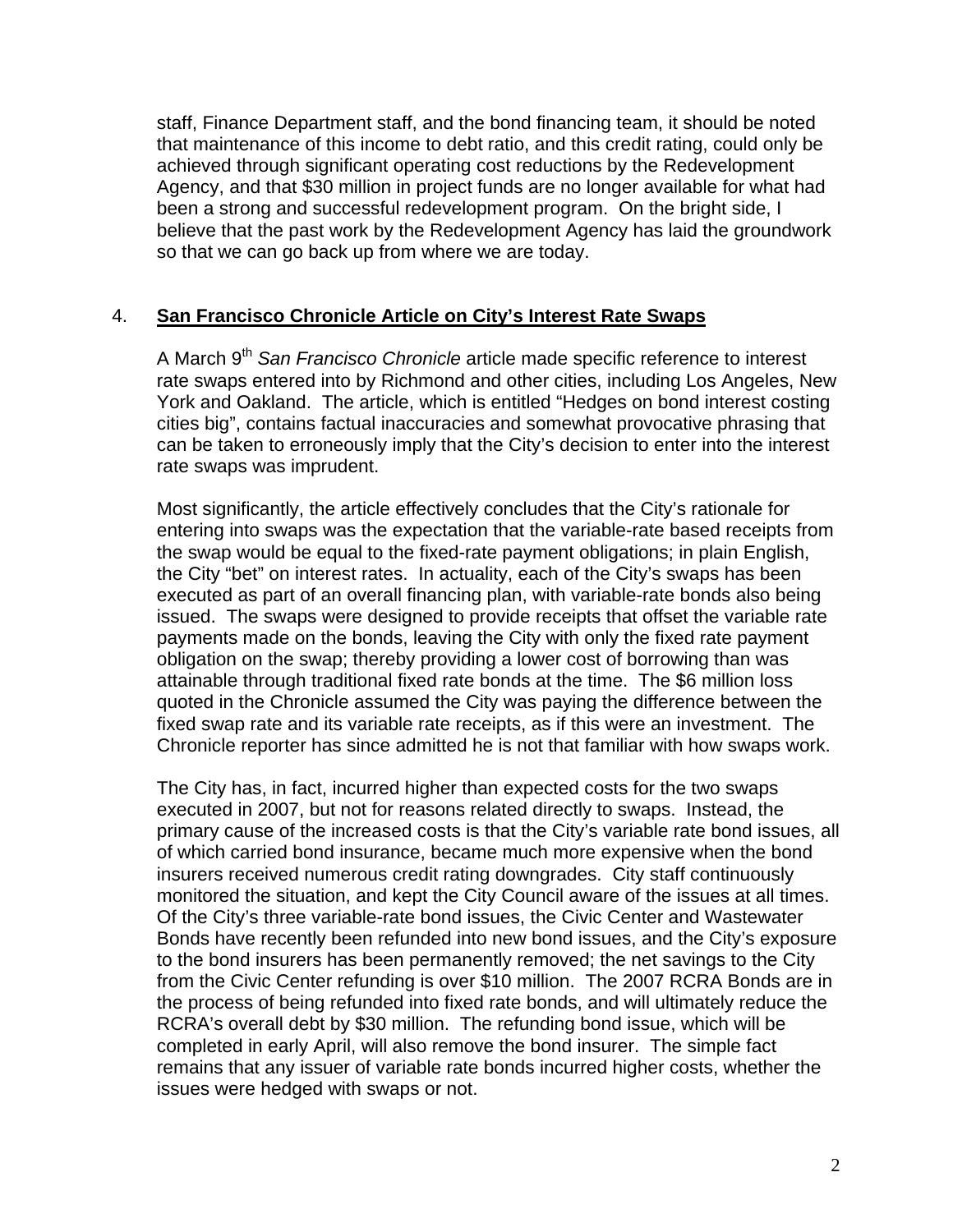## 5. **Potential Municipal Derivatives Litigation**

Somewhat related to item (4) above, the City has received information regarding possible litigation against financial institutions and bond insurers related to interest rate swap and bond insurance pricing practices. Finance staff has begun gathering information regarding the City's debt and swap portfolios for the consultant's assessment of any possible damages that may be recovered by the City, and will alert the City Council if any action should be taken.

# 6. **Public Works Updates**

- The re-roofing of Richmond Fire Station #62 (1065  $7<sup>th</sup>$  Street) is scheduled to begin next Monday, March 15<sup>th</sup>.
- The Bayview Library was badly flooded during the end of February. The abatement of the damaged walls and flooring is complete. The refinishing of the floors and walls will begin next week.
- The Electrical Department has continued to work on the series street light outages in the Parkview area (Campbell, Fallon, Creely and Fleming Avenues). Almost the entire system has been checked and the re-energizing of the system is scheduled for Monday, March  $15<sup>th</sup>$  as weather permits.
- The paving crew will resurface Ponderosa Way and perform dig outs at the Fire Training Center next week.

## 7. **Maya's Spring Music Festival**

The Disabled Persons Recreation Center will host the 21<sup>st</sup> Annual Maya's Spring Music Festival with music, food, and fun at the Richmond Recreation Complex on Sunday, March 21<sup>st</sup>, from 2:00 PM to 4:30 PM to showcase the talents and accomplishments of the Maya's Music Therapy participants. Tickets are \$5 for adults and \$3 for children and disabled. Tickets will be sold at the door.